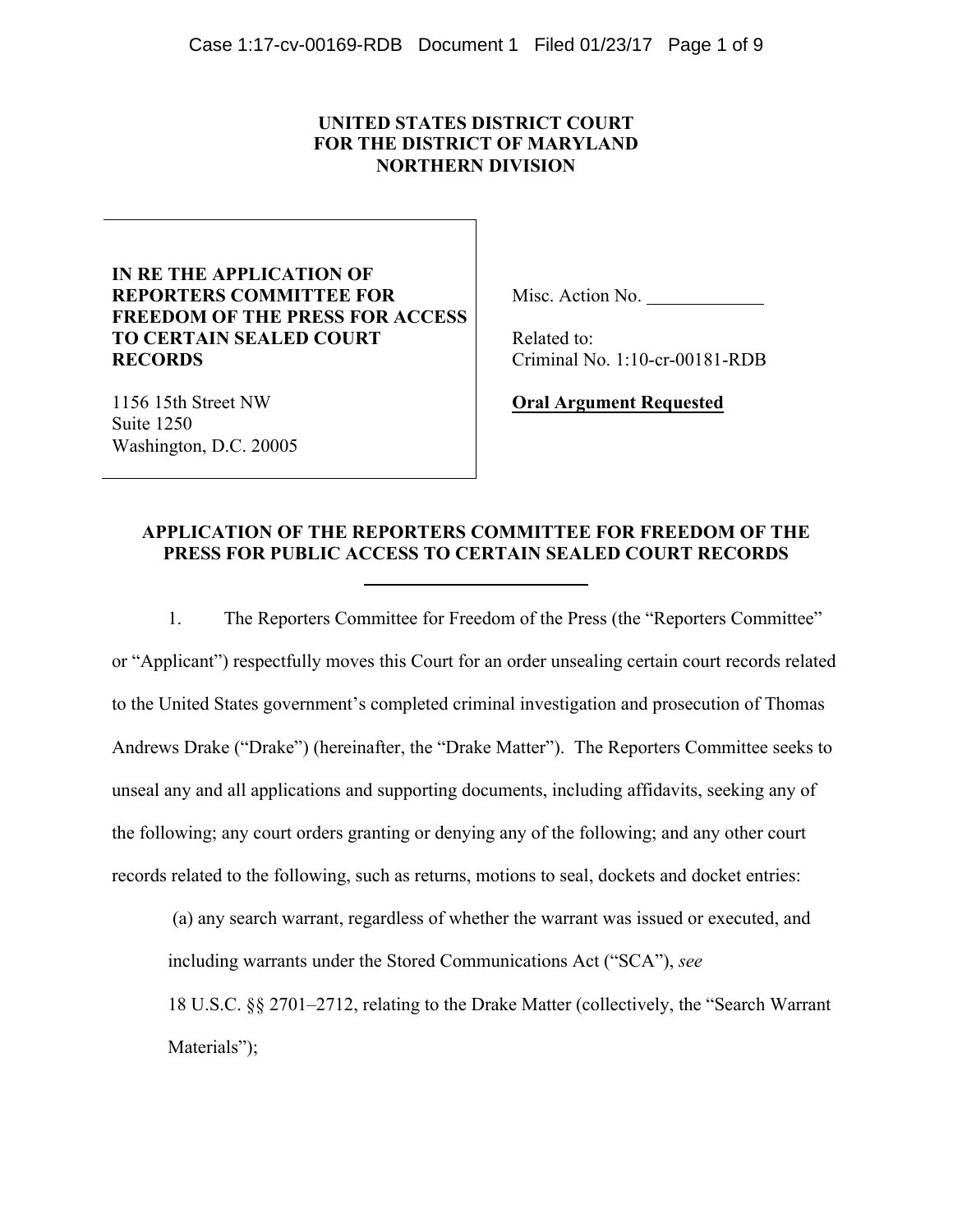#### Case 1:17-cv-00169-RDB Document 1 Filed 01/23/17 Page 2 of 9

(b) authorization for the use of any pen register or trap and trace device pursuant to 18 U.S.C. §§ 3121–3127, regardless of whether such authorization was granted or a pen register or trap and trace device was used, relating to the Drake Matter (collectively, the "PR/TT Materials"); and

(c) any order pursuant to 18 U.S.C. § 2703(d) of the SCA, regardless of whether or not the order was issued or executed, related to the Drake Matter (collectively, the "Section 2703(d) Materials").

2. Upon information and belief, the materials subject to this Application were filed in a number of separate, miscellaneous matters, each of which was assigned a unique docket number. The Reporters Committee does not know and cannot ascertain based on publicly available information the docket numbers of the miscellaneous matters associated that fall within the scope of this Application.

# **INTEREST OF THE APPLICANTS**

3. The Reporters Committee is an unincorporated nonprofit association of reporters and editors dedicated to safeguarding the First Amendment rights and freedom of information interests of the news media and the public. The Reporters Committee has participated as a party and as *amicus curiae* in First Amendment and freedom of information litigation since 1970. The Reporters Committee frequently represents the interests of the press and the public in court cases involving access to judicial proceedings and court records.

4. The Reporters Committee, like all members of the public and the press, has a strong interest in observing and understanding the consideration and disposition of matters by federal district courts. That interest is heightened when the federal government is a party.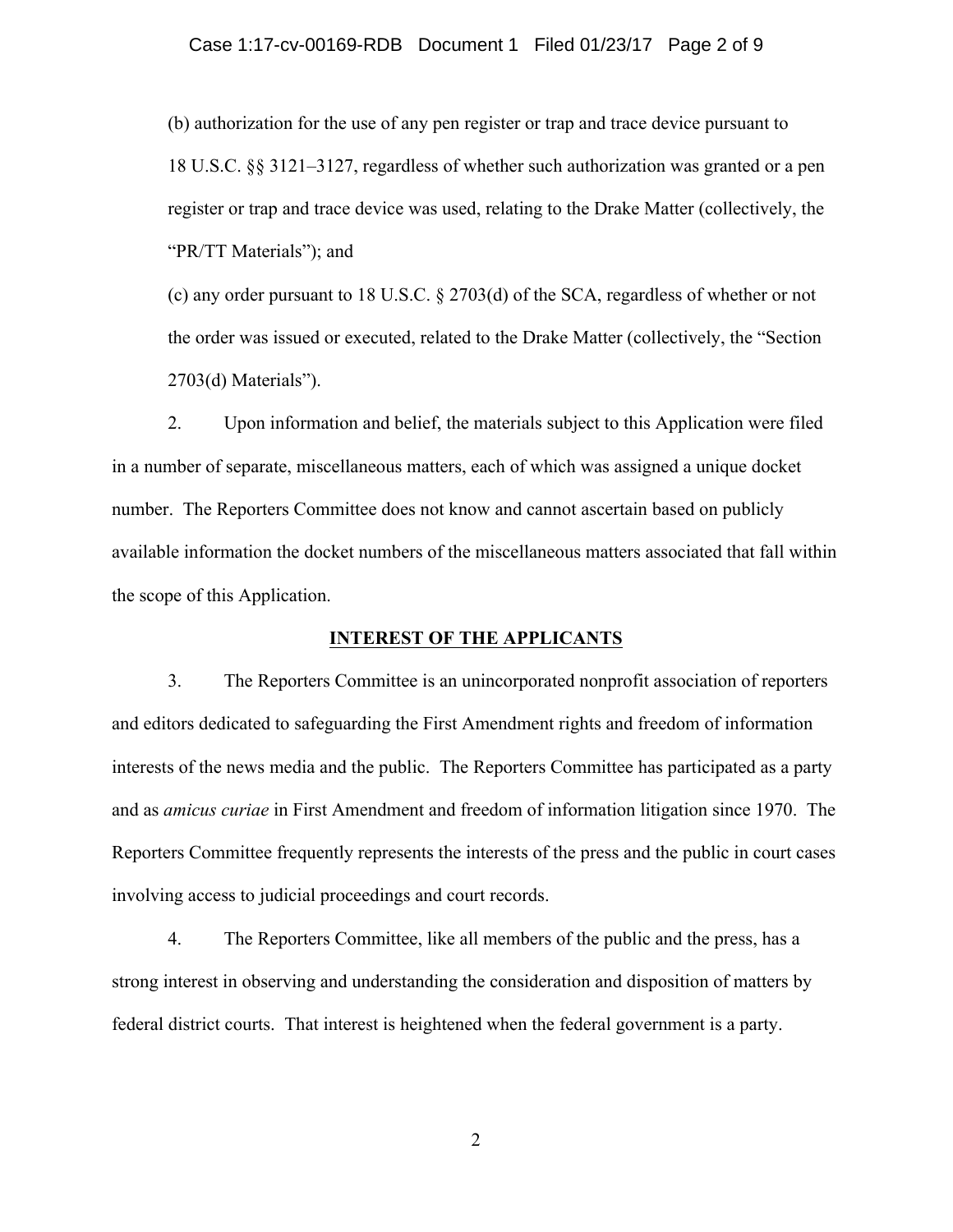## Case 1:17-cv-00169-RDB Document 1 Filed 01/23/17 Page 3 of 9

5. The public and the press also have a powerful interest in obtaining access to court documents concerning judicial authorization for the use of law enforcement tools that allow the government to collect or otherwise obtain electronic communications and/or electronic communications records. Where the government obtains a search warrant allowing it to collect such information, and especially where—as in the case of orders pursuant to 18 U.S.C. § 2703(d) of the SCA and orders authorizing the use of pen registers and/or trap and trace devices—no warrant is required for the government to obtain such information, judicial oversight and, in turn, public oversight of the judicial process, is necessary to guard against government overreach.

6. In addition, the public and the press have a particularly strong interest in access to court records related to the government's investigation and prosecution of Drake, a former National Security Agency ("NSA") officer who, in 2010, was indicted under the Espionage Act for charges that arose from a government investigation into his alleged encrypted email communications with a journalist.

#### **BACKGROUND FACTS**

7. Applicant is informed and believes that Drake was an employee at the NSA from 2001 through 2008, during which time he held a Top Secret security clearance. *See* Statement of Facts, *United States v. Drake*, No. 1:10-cr-00181-RDB ("*Drake*") (D. Md. filed Jun. 10, 2011), ECF No. 158, at  $\P$  1 (the "Statement of Facts").

8. On or about April 14, 2010, Drake was indicted on five counts of willful retention of national defense information in violation of 18 U.S.C. § 793(e); one count of obstruction of justice in violation of 18 U.S.C. § 1519; and four counts of making false statements in violation of 18 U.S.C. § 1001(a). *See* Indictment, *Drake* (D. Md. filed Apr. 14, 2010), ECF No. 1 (the "Indictment").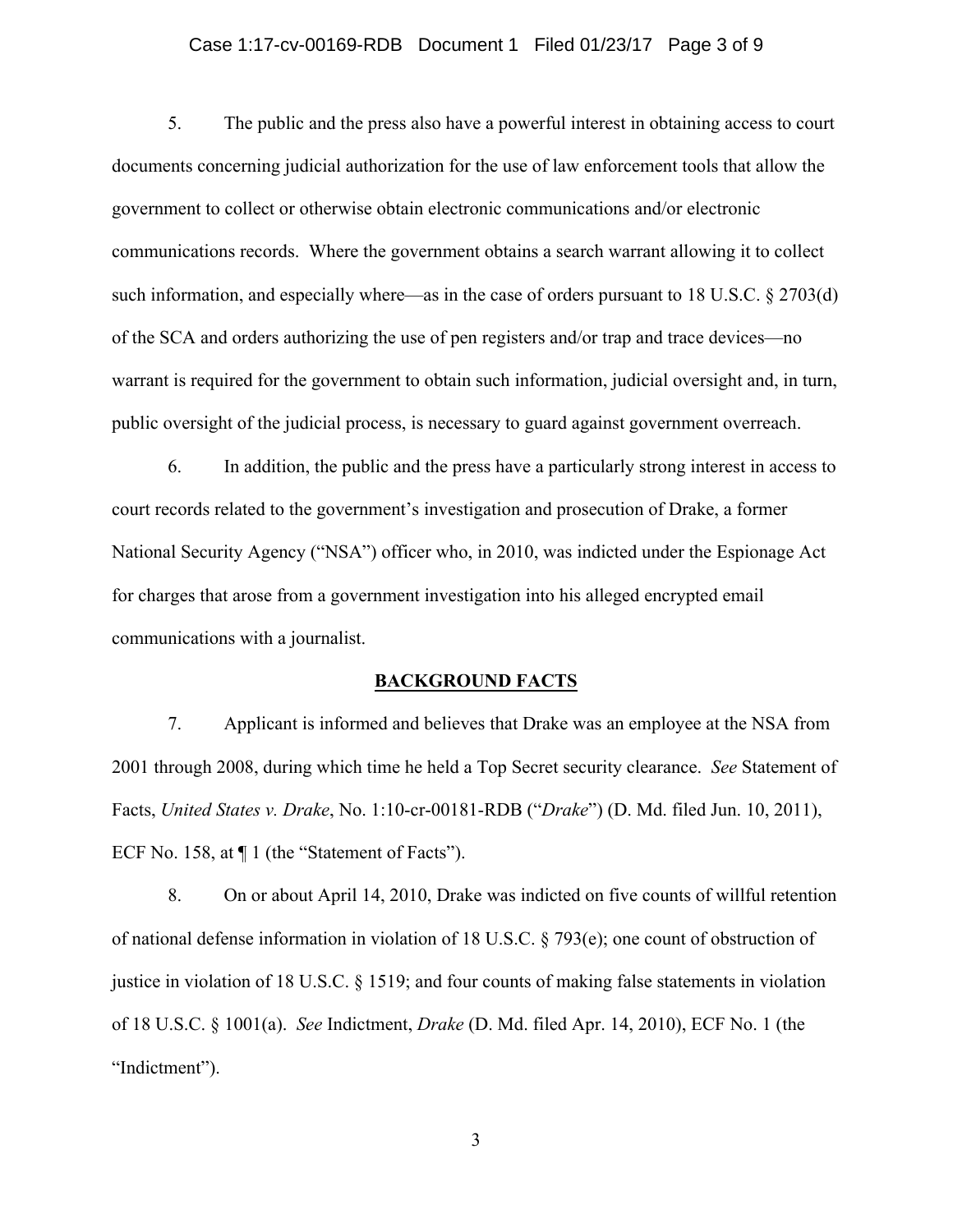## Case 1:17-cv-00169-RDB Document 1 Filed 01/23/17 Page 4 of 9

9. On or around June 10, 2011, the government decided not to pursue the ten original charges. *See* Motion to Dismiss the Indictment at the Time of Sentencing, *Drake* (D. Md. filed Jun. 10, 2011), ECF No. 155, at 2. The government and Drake entered into a plea agreement pursuant to which Drake pleaded guilty to a single count of exceeding his unauthorized use of an agency computer in violation of 18 U.S.C. § 1030(a)(B). *See* Criminal Information, *Drake* (D. Md. filed Jun. 10, 2011), ECF No. 157; Plea Agreement, *Drake* (D. Md. filed Jun. 10, 2011), ECF No. 158 ("Plea Agreement").

10. On or about July 15, 2011, the Court accepted Drake's guilty plea, sentenced him to one year of probation and 240 hours of community service, and ordered him to pay a \$25 assessment. *See* Judgment, *Drake* (D. Md. filed Jul. 15, 2011), ECF No. 169.

11. According to the Statement of Facts to which Drake stipulated in connection with his plea agreement, during his employment at the NSA, Drake had access to classified computer systems, such as the NSA's internal intranet, NSANet. *See* Plea Agreement, ECF No. 158, at Statement of Facts ¶ 1. The Statement of Facts also states that Drake, from in or about February 2006 through approximately March 2007, intentionally accessed NSANet, obtained official NSA information, and provided said information orally and in writing to another person not permitted or authorized to receive the information. *Id*. at ¶ 4. According to the Indictment filed by the government, Drake used a secure email service called Hushmail to communicate with an individual identified therein as "Reporter A." *See* Indictment, ECF No. 1, at ¶ 11.

12. Multiple news stories reported that "Reporter A" was Siobhan Gorman, a former reporter for the *Baltimore Sun* who covered intelligence agencies. *See, e.g.*, Scott Shane, *Former N.S.A. Official is Charged in Leaks Case*, N.Y. Times (Apr. 15, 2010), at http://nyti.ms/1BQCo4B; Marc Ambinder, *NSA Employee Indicted for 'Trailblazer' Leaks*, The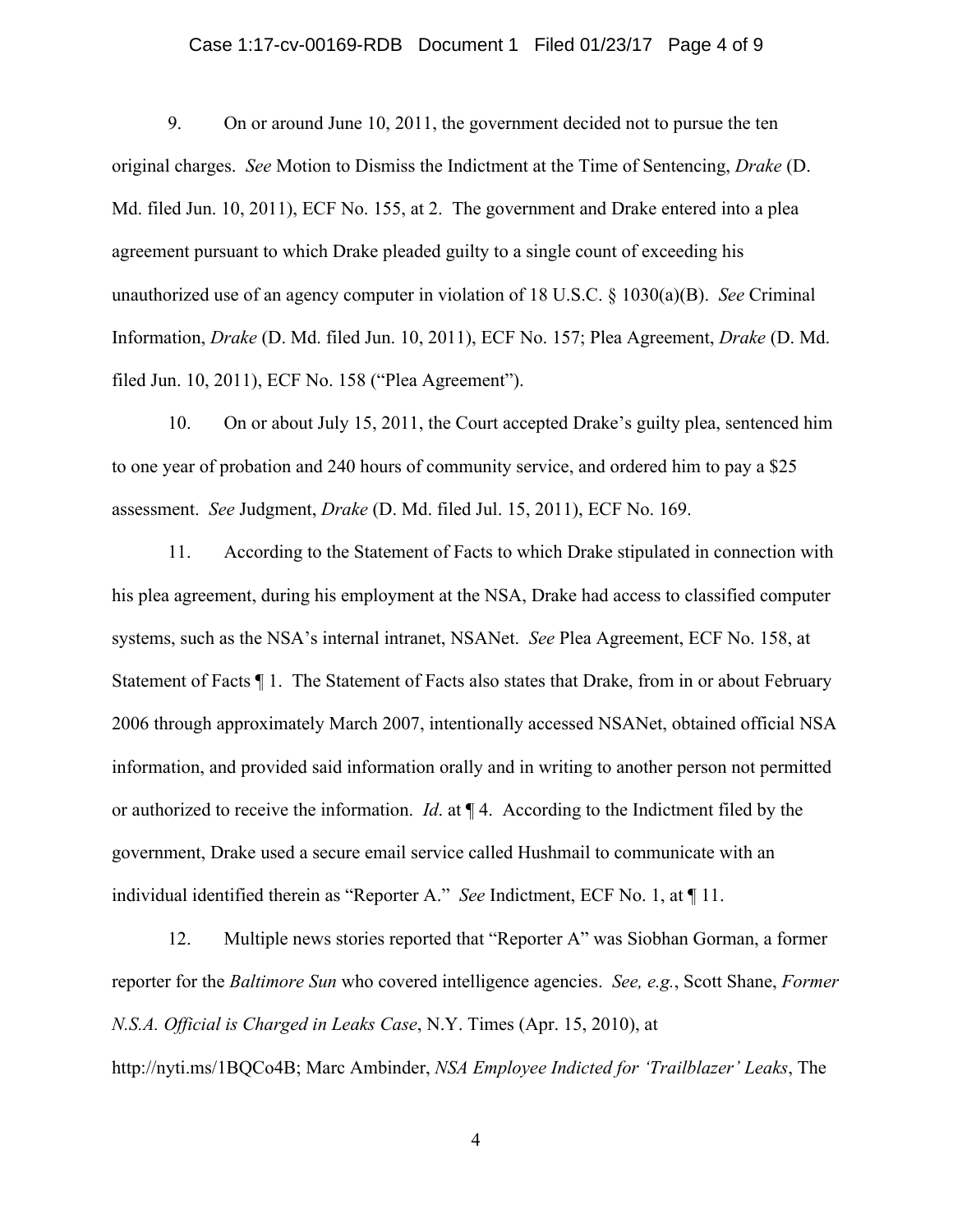#### Case 1:17-cv-00169-RDB Document 1 Filed 01/23/17 Page 5 of 9

Atlantic (Apr. 15, 2010), at https://perma.cc/RVP9-WTGN. In 2006 and 2007, the *Baltimore Sun* published a series of articles by Gorman discussing waste and mismanagement problems at the NSA (the "Gorman Articles"). *See* Ellen Nakashima, *Former NSA Executive Thomas A. Drake May Pay High Price for Media Leak*, Wash. Post (Jul. 14, 2010), at https://perma.cc/4ABQ-7TE3; *see also* Siobhan Gorman, *Management Shortcomings Seen at NSA*, Baltimore Sun (May 6, 2007), *at* https://perma.cc/8358-AZME; Siobhan Gorman, *NSA Rejected System That Sifted Phone Data Legally*, Baltimore Sun (May 18, 2006), *at* https://perma.cc/XZP7-B82C. News stories also reported that during his tenure at the NSA, Drake used sanctioned channels to lodge complaints about waste, mismanagement, and privacy violations at the NSA, but believed that his concerns were not addressed. *See* Nakashima, *supra*; David Welna, *Before Snowden: The Whistleblowers Who Tried to Lift the Veil*, NPR (Jul. 22, 2014), at https://perma.cc/T7F7-GZAE.

13. Applicant is informed and believes that, following Drake's indictment, the parties engaged in discovery; the government filed a series of status reports with the Court concerning that discovery. In advance of a telephonic status conference scheduled for August 27, 2010, the government filed the first such status report describing discovery materials it had provided to Drake. *See* Discovery Update, *Drake* (D. Md. filed Aug. 26, 2010), ECF No. 22, at 2–4 ("First Status Report"). That report indicates that, in the course of its investigation, the government gathered phone records, applied for and executed search warrants, gathered the results of search warrants, collected emails sent to and from Drake's NSA email address, and seized roughly fifteen computer hard drives from Drake's home. *Id*. Approximately one month later, in advance of a discovery status conference scheduled for September 24, 2010, the government filed a second discovery update describing outstanding discovery disputes and acknowledging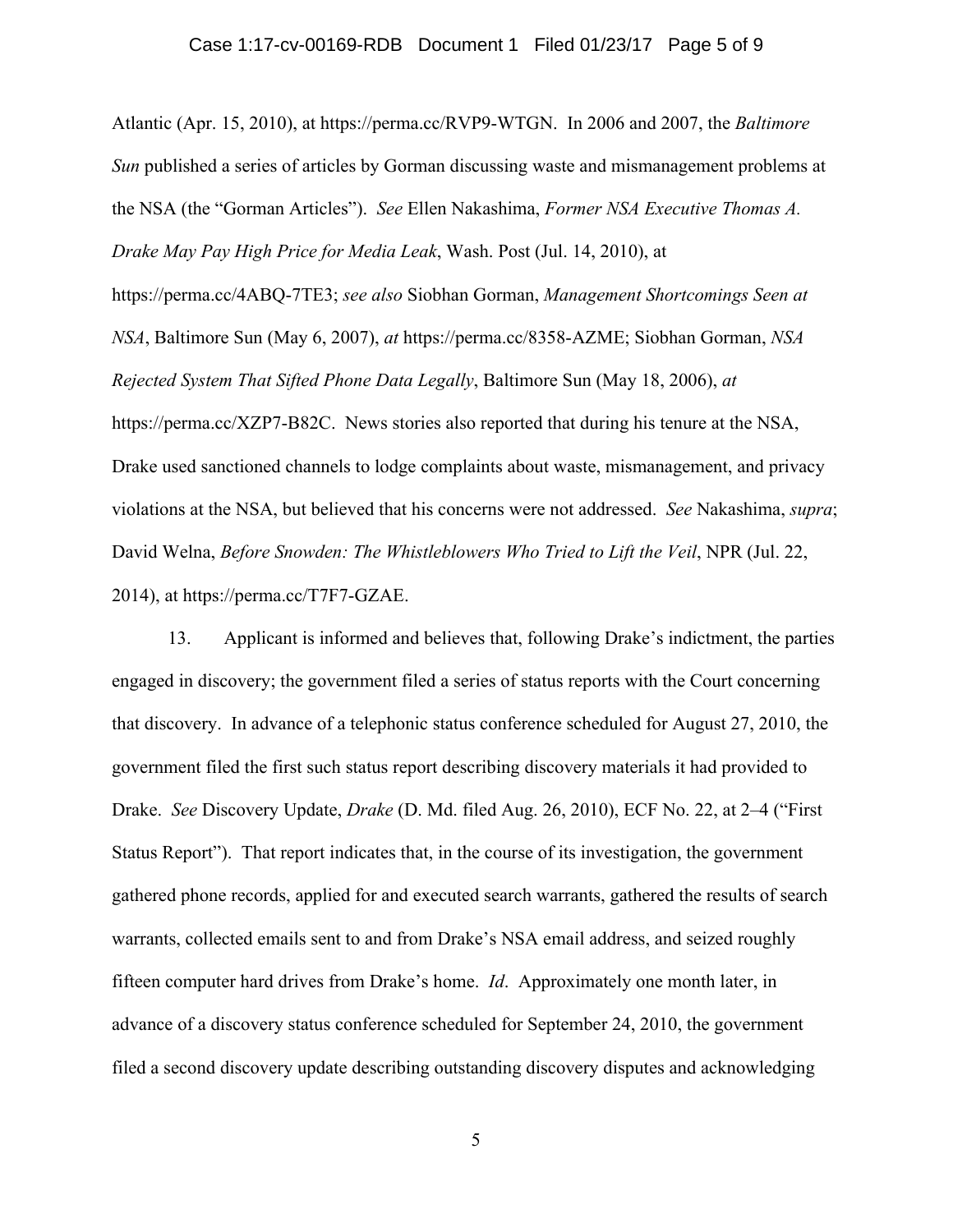#### Case 1:17-cv-00169-RDB Document 1 Filed 01/23/17 Page 6 of 9

the existence of more specific categories of discovery, such as emails between Drake and Reporter A. *See* Second Status Report, *Drake* (D. Md. filed Sep. 23, 2010), ECF No. 23, at 2–3 ("Second Status Report"). True and correct copies of the First and Second Status Reports are attached hereto as Exhibits 1 and 2, respectively.

14. The First and Second Status Reports indicate that the government sought and obtained search warrants in connection with its investigation of Drake. *See* Exhibits 1 and 2.

15. In addition to search warrants, it is likely that the government also sought and obtained orders authorizing the use of pen registers and/or trap and trace devices, and/or orders pursuant to 18 U.S.C. § 2703(d), in connection with the Drake Matter.

16. Because the government in its Indictment and Second Status Report refer to communications between Drake and "Reporter A," those filings indicate that the government used electronic surveillance tools to obtain communications records of a journalist in connection with its investigation and prosecution of Drake. *See generally id*.; Indictment, ECF No. 1.

17. To Applicant's knowledge, no search warrants, Section 2703(d) orders, orders authorizing the use of pen registers and/or trap and trace devices, or related material such as applications, that relate to the Drake Matter have been unsealed and placed on the public docket.

18. As explained more fully in the accompanying Memorandum of Points and Authorities, the press and the public have a right of access to these judicial records under both the First Amendment and common law. No compelling government interest justifies the continued sealing of such records related to the Drake Matter, particularly now that the government's investigation and prosecution of Drake has concluded.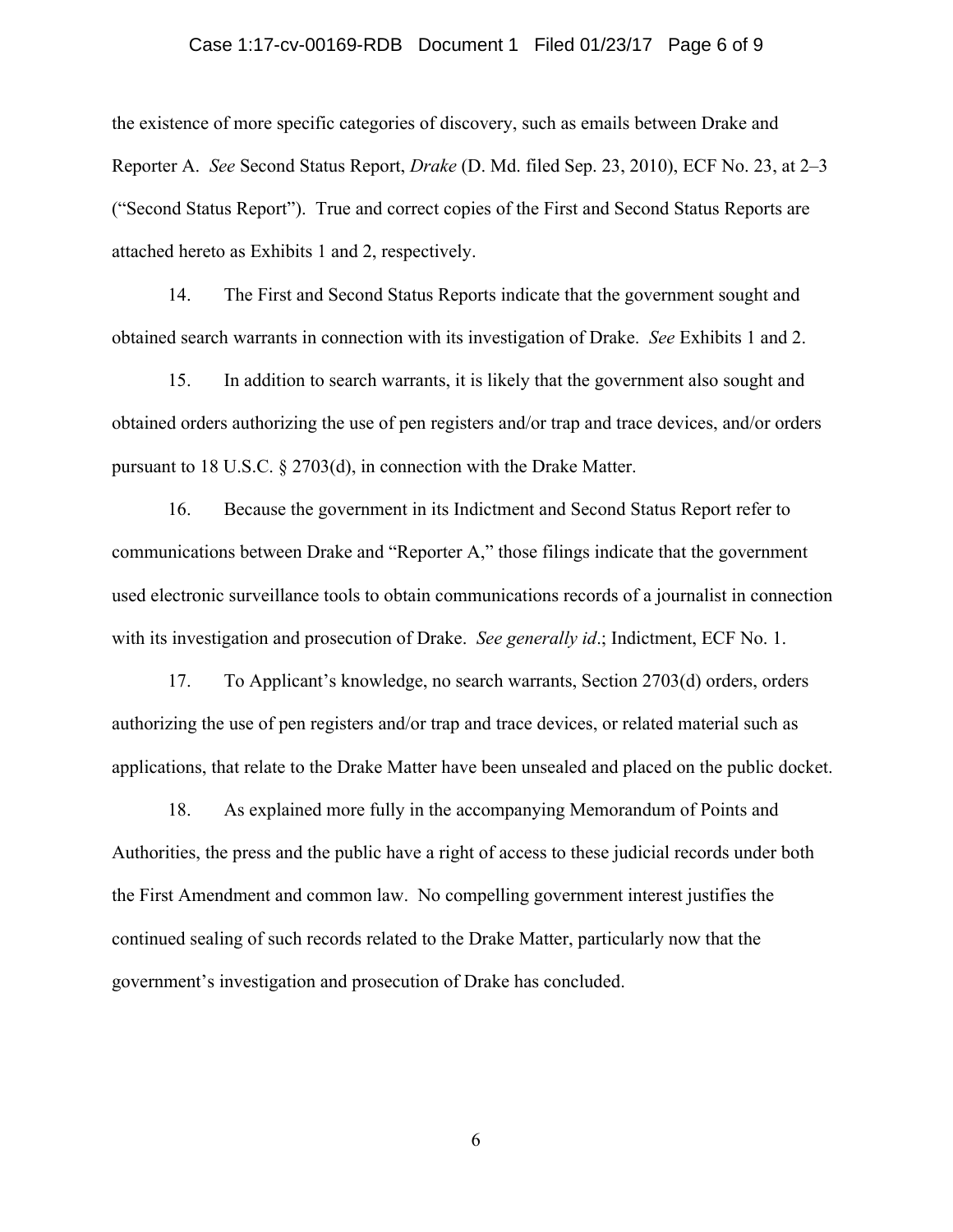#### **REQUEST FOR RELIEF**

19. The Reporters Committee seeks an order unsealing the Search Warrant Materials. Upon information and belief, each search warrant application related to the Drake Matter was assigned a unique docket number, but no listing of these docket numbers is publicly available. Accordingly, in addition to seeking unsealing of the relevant dockets, and to facilitate the Court's resolution of this Application, the Reporters Committee also requests that the United States Attorney be directed to provide a list of the docket numbers associated with the Search Warrant Materials.

20. The Reporters Committee also seeks an Order unsealing the PR/TT Materials. Upon information and belief, each application for an order authorizing the use of a pen register or trap and trace device filed by the government related to the Drake Matter was assigned a unique docket number, but no listing of these docket numbers is publicly available. Accordingly, in addition to seeking unsealing of the relevant dockets, and to facilitate the Court's resolution of this Application, the Reporters Committee also requests that the United States Attorney be directed to provide a list of the docket numbers associated with the PR/TT Materials.

21. The Reporters Committee also seeks an Order unsealing the Section 2703(d) Materials. Upon information and belief, each application for an order pursuant to 18 U.S.C. § 2703(d) filed by the government related to the Drake Matter was assigned a unique docket number, but no listing of these docket numbers is publicly available. Accordingly, in addition to seeking unsealing of the relevant dockets, and to facilitate the Court's resolution of this Application, the Reporters Committee also requests that the United States Attorney be directed to provide a list of the docket numbers associated with the Section 2703(d) Materials.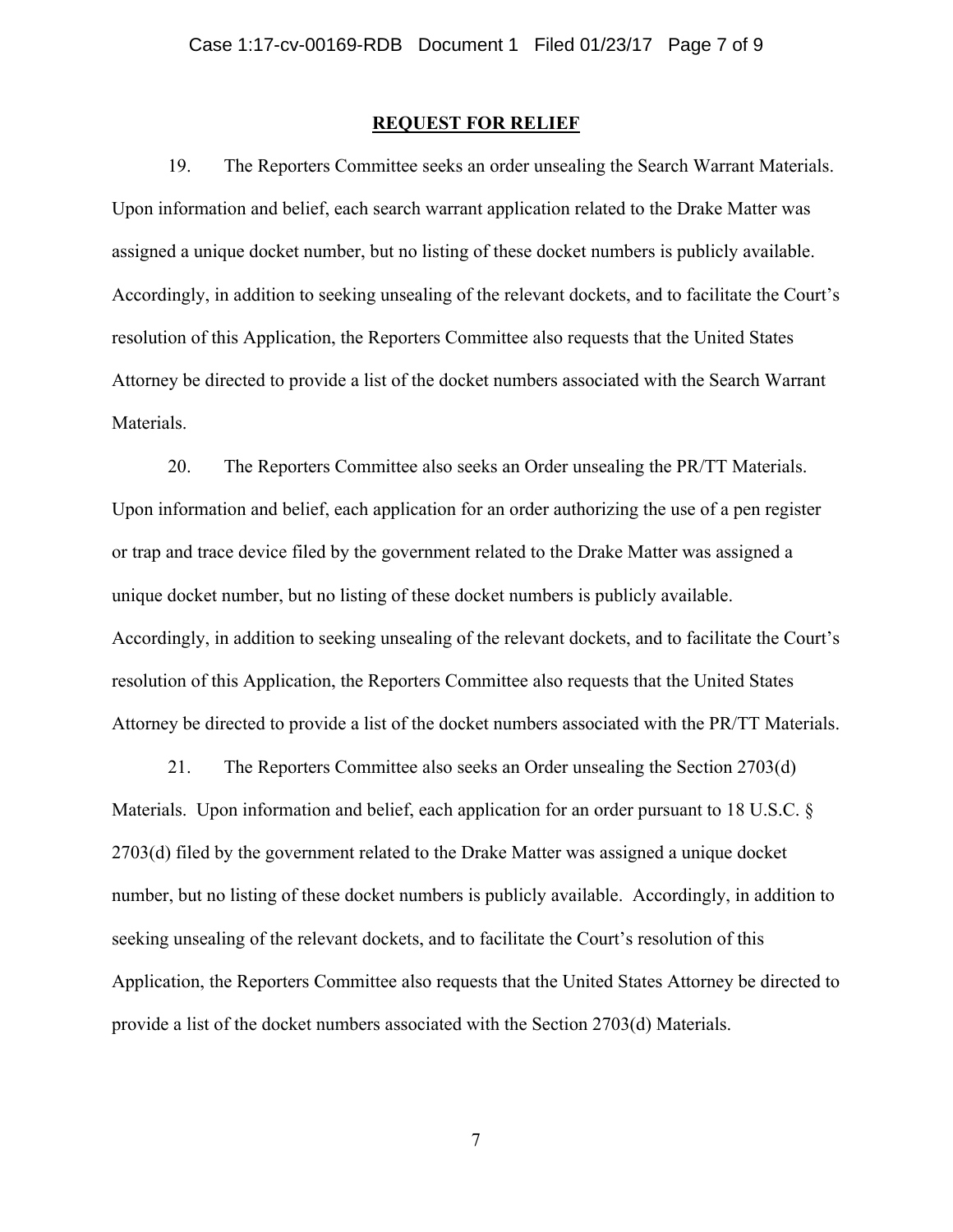22. The Reporters Committee seeks any further relief that the Court deems just and proper.

# **ORAL ARGUMENT REQUESTED**

23. The Reporters Committee respectfully requests oral argument.

Dated: January 23, 2017 Respectfully submitted,

*/s/ Katie Townsend*  Katie Townsend Bar No. 19756 THE REPORTERS COMMITTEE FOR FREEDOM OF THE PRESS 1156 15th St. NW, Suite 1250 Washington, DC 20005 Phone: 202.795.9300 Facsimile: 202.795.9310 ktownsend@rcfp.org

*Counsel for Applicant the Reporters Committee for Freedom of the Press*

Bruce Brown\* Selina MacLaren\* THE REPORTERS COMMITTEE FOR FREEDOM OF THE PRESS 1156 15th St. NW, Suite 1250 Washington, DC 20005 Phone: 202.795.9300 Facsimile: 202.795.9310

*\*Of Counsel for Applicant the Reporters Committee for Freedom of the Press*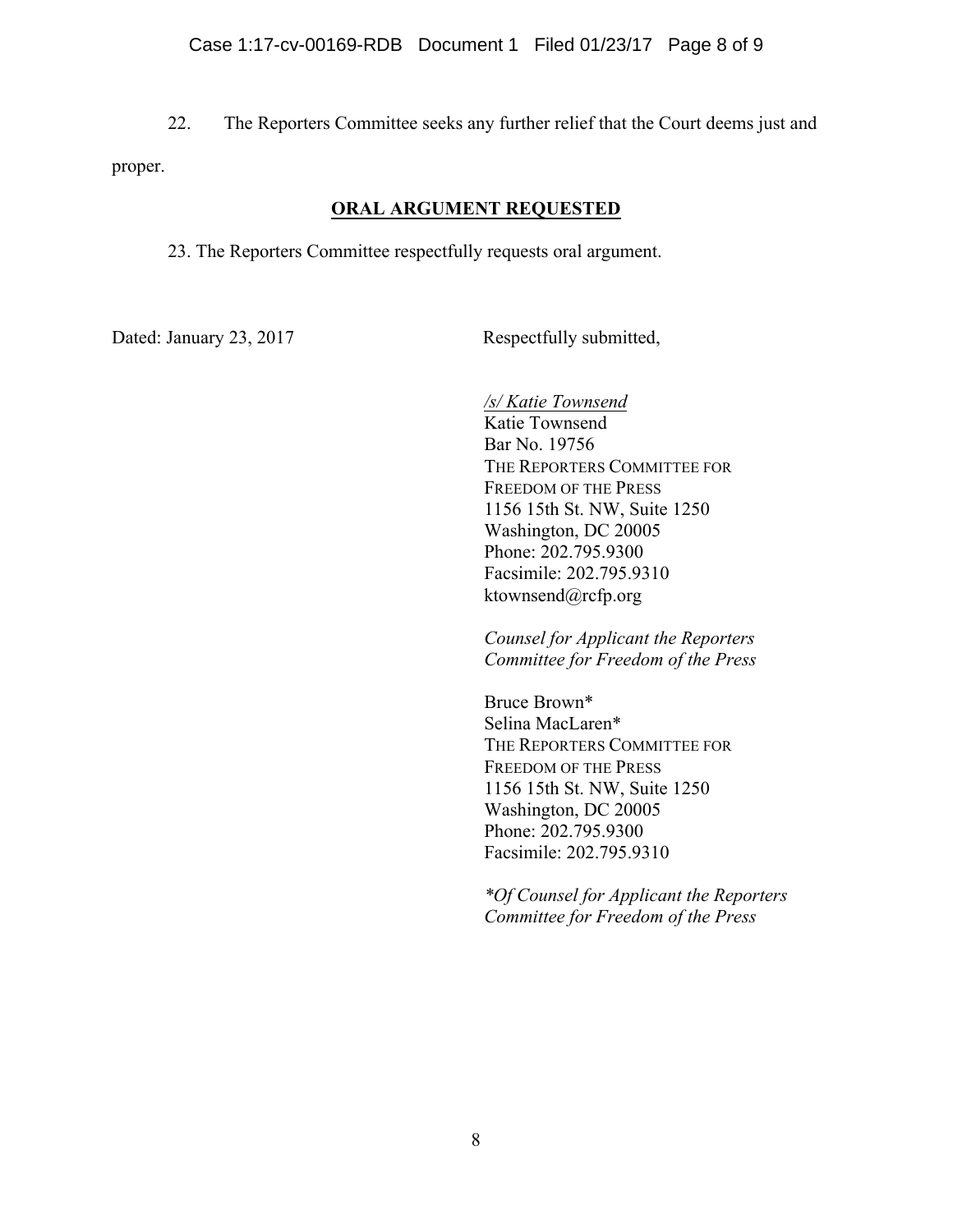## **CERTIFICATE OF SERVICE**

I hereby certify that the foregoing **APPLICATION FOR ACCESS TO CERTAIN SEALED RECORDS** as well as the supporting Memorandum of Points and Authorities and Proposed Order were filed with the Clerk of Court, and served on counsel for the following via email and U.S. Mail:

James Wyda Deborah L. Boardman Office of the Federal Public Defender 100 S. Charles St. Ste. 1100 Tower 2 Baltimore, MD 21201 Phone: 410.962.0872 Email: jim\_wyda@fd.org Email: deborah\_boardman@fd.org *Attorneys for Defendant Thomas Andrews Drake*

John Park Pearson United States Department of Justice Public Integrity Section 1400 New York Ave. NW Washington, DC 20005 Phone: 202.514.1412 Facsimile: 202.514.3003 Email: john.pearson@usdoj.gov

William Michael Welch, II United States Department of Justice 300 State St. Ste. 230 Springfield, MA 01103 Phone: 413.785.0394 Email: william.welch3@usdoj.gov

Government Accountability Project 1612 K St. NW, Suite 1100 Washington, DC 20006 Phone: 202.457.0034 Email: andrewh@whistleblower.org

This the  $23<sup>rd</sup>$  day of January, 2017.

*/s/ Katie Townsend*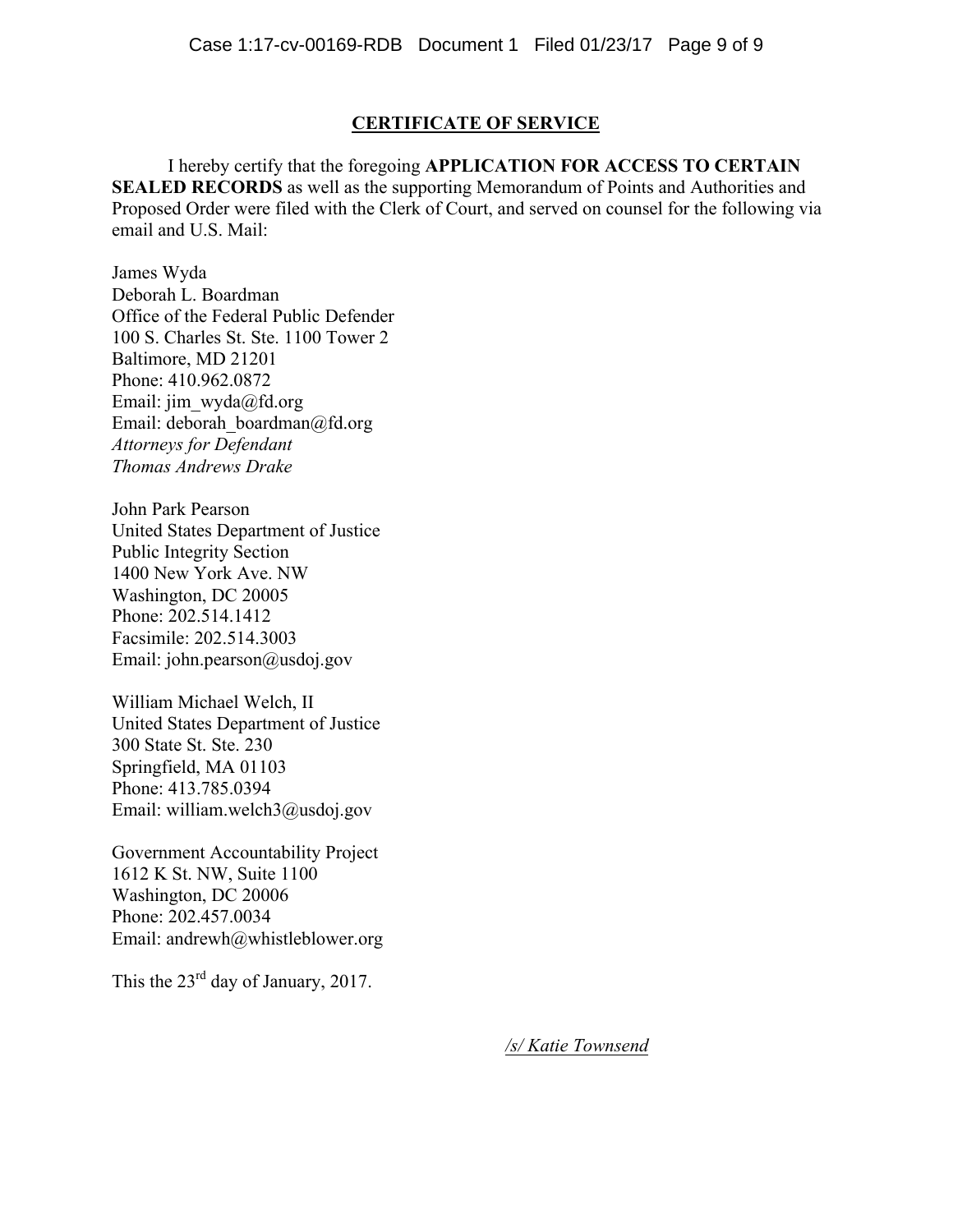# EXHIBIT 1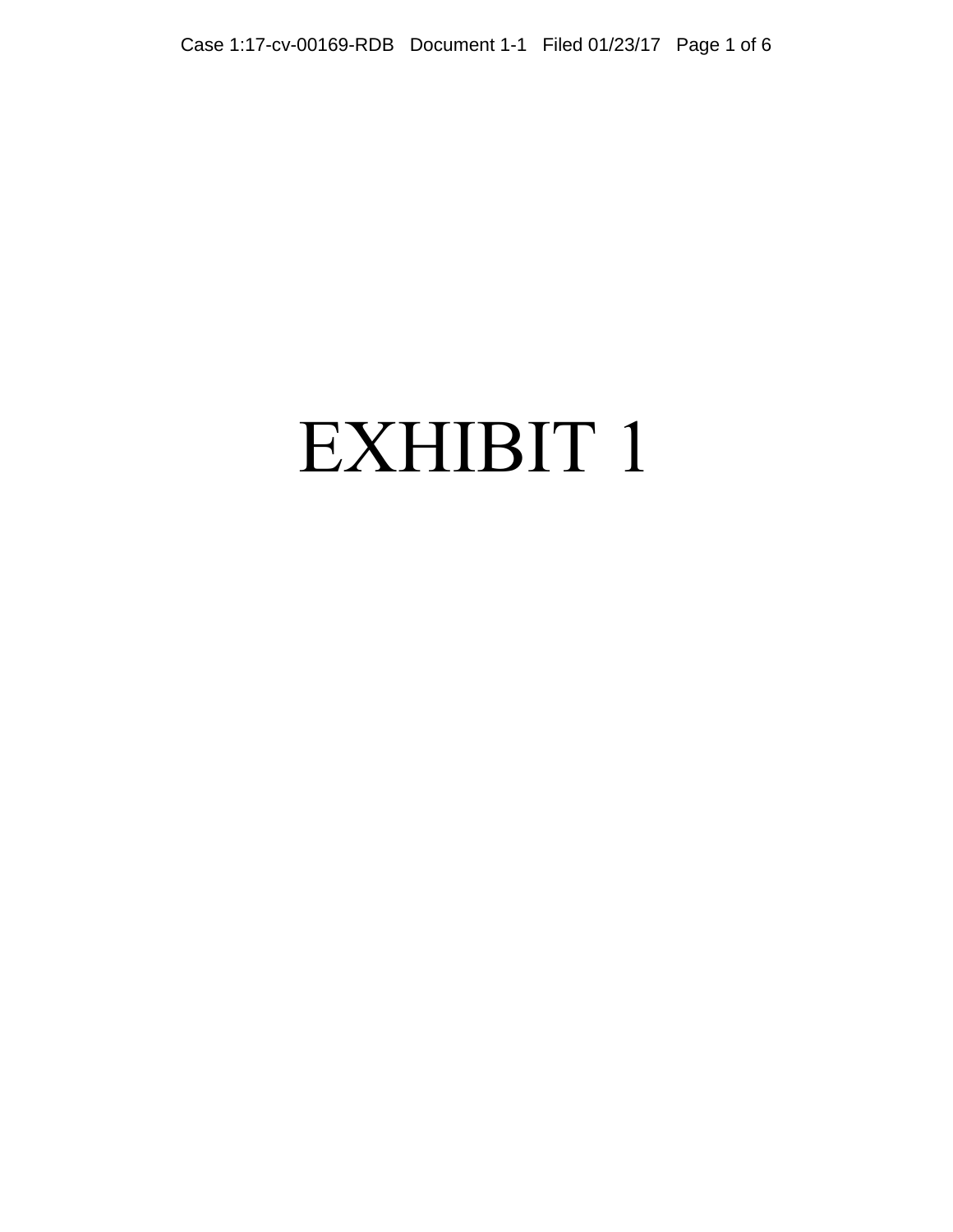## Case  $1:10$ -cv-00189-RDB Document  $221$  Filled 08/26/10 Page 2 of 5

# **IN THE UNITED STATES DISTRICT COURT FOR THE DISTRICT OF MARYLAND NORTHERN DIVISION**

| UNITED STATES OF AMERICA | *      |
|--------------------------|--------|
|                          | *      |
| V.                       | *      |
|                          | *      |
| THOMAS ANDREWS DRAKE,    | *      |
|                          | $\ast$ |
| Defendant.               | *      |
|                          | *      |
|                          | *      |
|                          | ****** |

CRIMINAL NO. 10-181(RDB)

# **DISCOVERY UPDATE**

The United States of America, appearing by and through its undersigned attorneys, respectfully submits the following discovery update to the Court. This update is meant to inform the Court of the status of discovery provided by the government to defendant Thomas A. Drake in advance of the telephone status conference scheduled for August 27, 2010.

Since the grand jury returned its indictment on April 14, 2010, the government, in the interest of early and fulsome disclosure, has provided the defense with unclassified discovery as well as the overwhelming majority of the classified discovery in this case. In addition, the government has gone beyond the requirements of Rule 16 of the Federal Rules of Criminal Procedure by providing early disclosure of all of the reports of interviews conducted in this case by both the Federal Bureau of Investigation and the National Security Agency's Office of Counter-Intelligence. The government has also already provided the agent notes of the interviews with defendant Drake.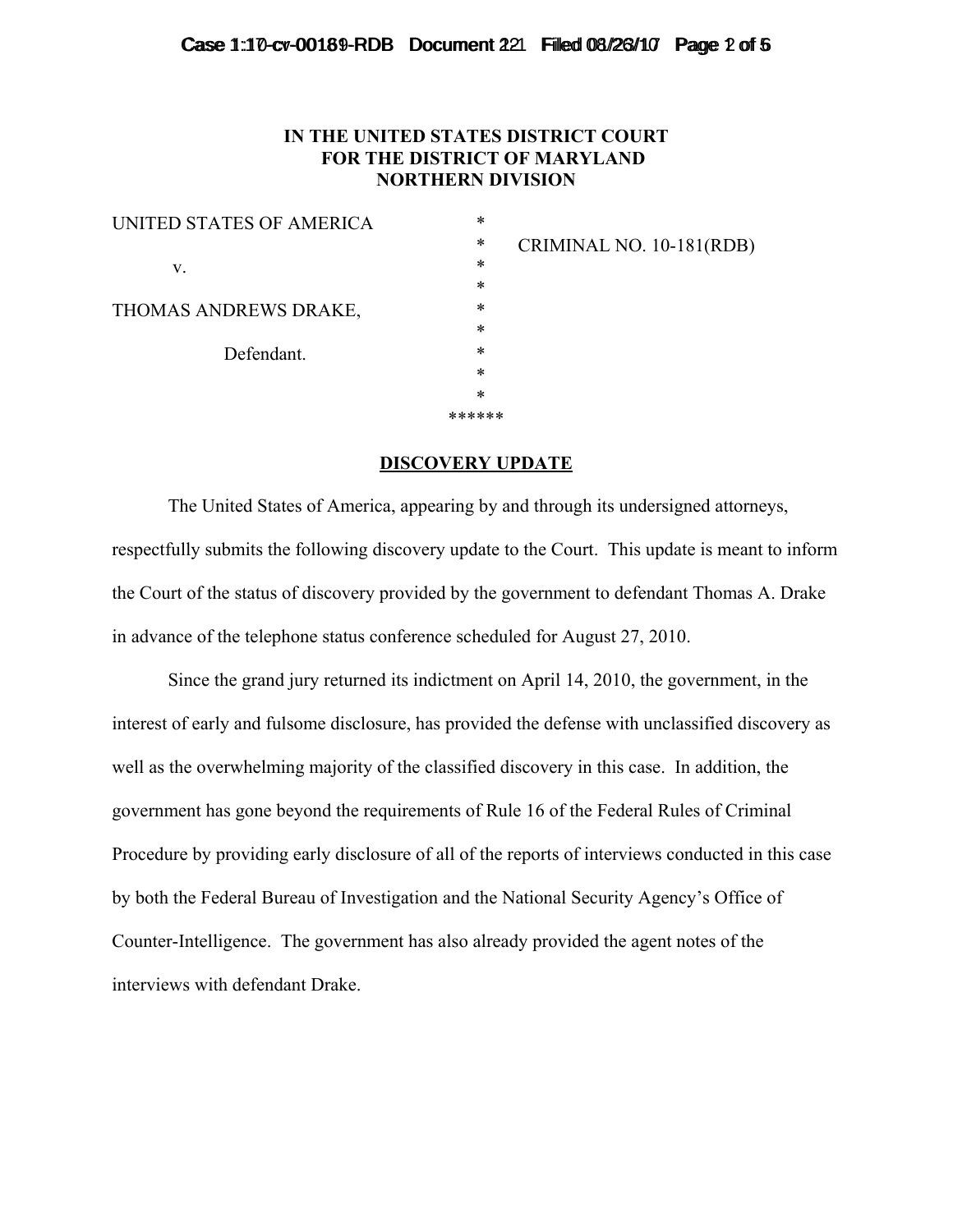#### **A. Unclassified Discovery**

The unclassified Rule 16 discovery provided to the defendant falls generally into the following categories:

- Statements of the Defendant: the government has provided redacted copies of the defendant's FBI interviews, as well as non-disclosure agreements he signed throughout his NSA career. The interview reports provided through unclassified discovery are redacted to omit those portions which contain classified information.
- Documents and Tangible Objects: the government has provided phone records, search warrant materials (including photographs), search warrant results, FOIA requests, and personnel records of the defendant.

In addition, the government has provided potential Jencks Act materials, including redacted versions of interview reports and internal communications, as well as information that could be considered impeachment information or information otherwise material and favorable to the defense under Brady v. Maryland, 373 U.S. 83 (1963) and Giglio v. United States, 405 U.S. 150 (1972).

## **B. Classified Discovery**

In conjunction with the Protective Order Regarding Classified Information entered by this Court on June 29, 2010, and working together with the Court Security Officer appointed by the Court for this case, the government has made every attempt possible to facilitate the disclosure of classified discovery to the defense. The classified discovery has augmented the unclassified discovery, for example by providing unredacted copies of the interview reports and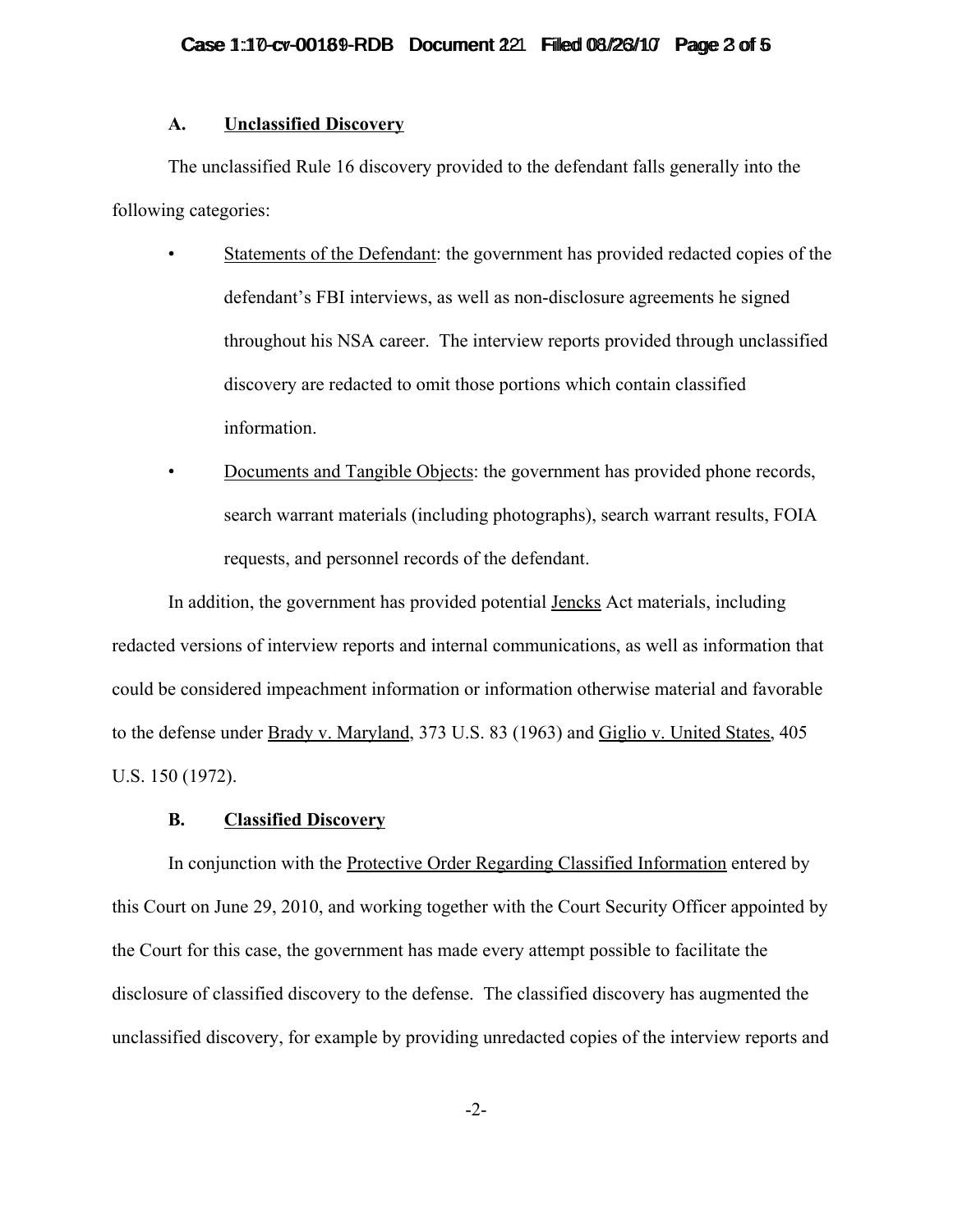# Case  $1:10$ -cv-00189-RDB Document  $221$  Filled 08/26/10 Page  $3$  of 5

notes mention above. In addition, the classified discovery includes unredacted warrant materials, unredacted NSA materials, and emails sent to and from the defendant's NSA email address.

To help the defendant and his attorneys view and use this discovery, the government has at its own expense provided the defendant with a stand alone viewing station, consisting of a computer tower, monitor, keyboard, and mouse—all of which are located in a Secure Compartmented Information Facility (SCIF) which can house classified information. This station contains the unredacted discovery materials discussed above, including interview reports, agent notes, and warrant materials, as well as a wealth of additional classified information related to the defendant's employment at the NSA.

The government has also made available the physical items—other than computer hard drives, which are discussed below—seized from the searches conducted at the defendant's home. These items, many of which contain classified information, are stored at an off-site FBI location, and the defendant's attorneys have made arrangements to view these documents on August 31, 2010. There are also a limited number of potentially discoverable items housed at the NSA's offices, and the government will make those documents available to the defense for viewing as well.

#### **C. Outstanding Issues**

The main outstanding discovery issue concerns the review of the computer hard drives seized from the defendant's home. The government has provided the defendant with a list of each drive (or other digital media), and it offered to have an NSA employee unaffiliated with the prosecution solicit search terms from the defendant, search requested hard drives for responsive

-3-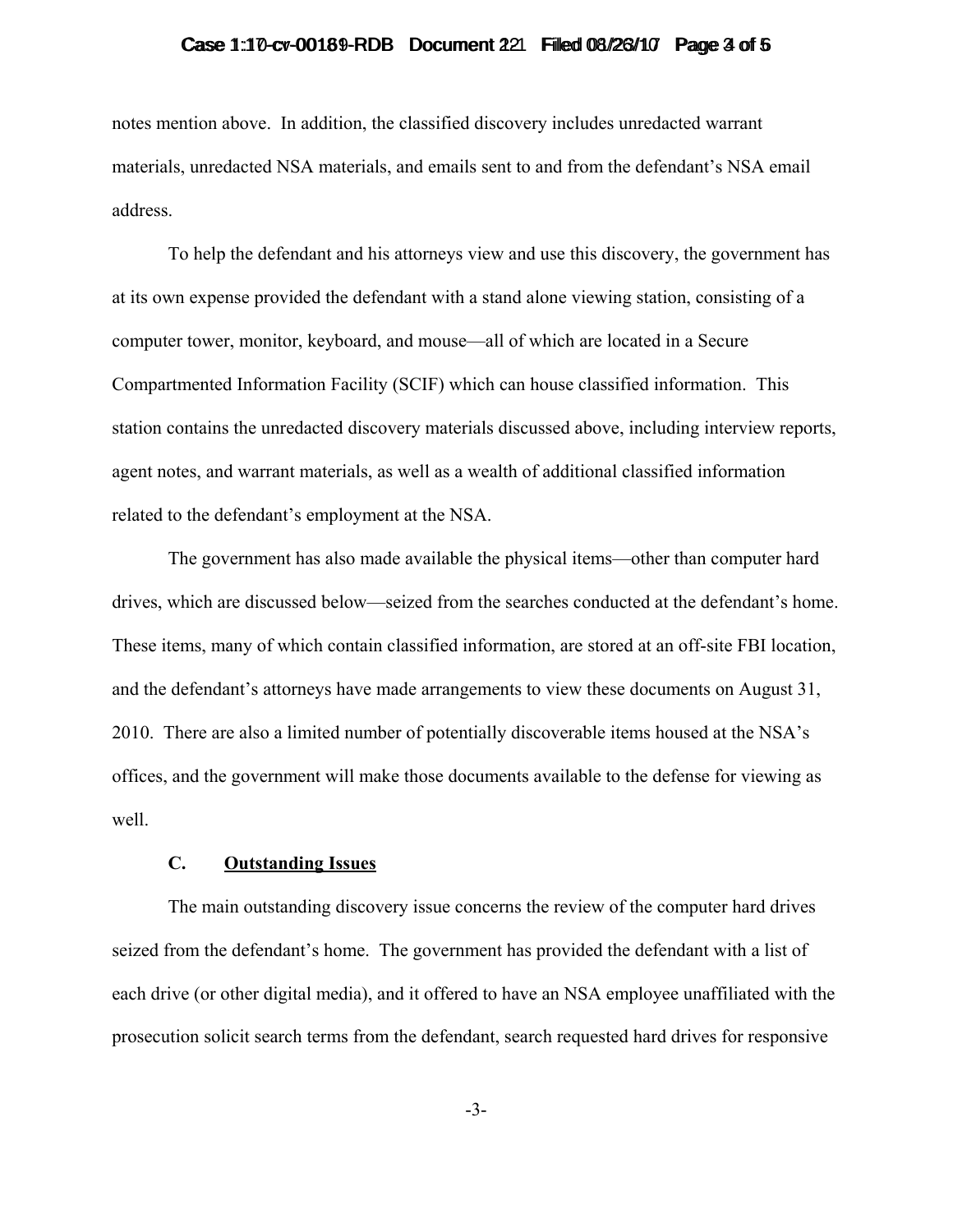# Case  $1:10$ -cv-00189-RDB Document  $221$  Filled 08/26/10 Page  $4$  of  $5$

files or data, and provide the search results to the defense. The defendant declined this procedure, however, and requested actual copies of the hard drives.

Due to the large number of hard drives recovered, the government has worked with the defense to reach a solution. The government has identified the two most relevant hard drives from the roughly fifteen seized, and it stands ready to provide copies of those hard drives, as well as a computer which can connect to the viewing station already installed in the SCIF. However, the defendant must be able to provide the forensic review software and hardware necessary to review these hard drives, and this software and hardware, because it will have processed classified information, must remain in the SCIF after the completion of this case. The government stands ready to further inform the Court regarding this issue as necessary.

Respectfully submitted,

/s/

 William M. Welch II Senior Litigation Counsel Criminal Division United States Department of Justice

 John P. Pearson Trial Attorney Public Integrity Section United States Department of Justice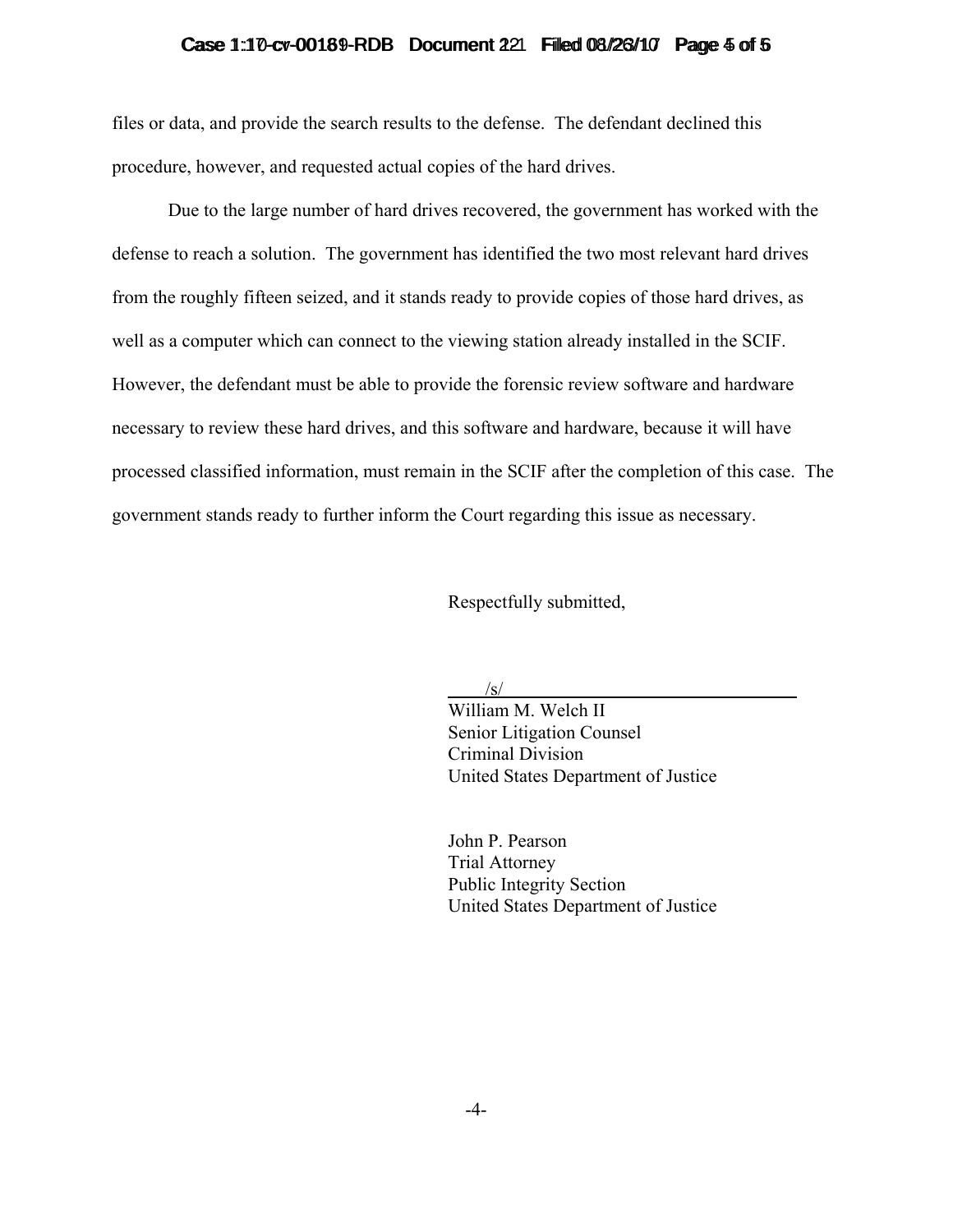# **CERTIFICATE OF SERVICE**

I hereby certify that on August 26, 2010, I filed a copy of this motion using the Court's CM/ECF system, which will send a copy to counsel for the defendant, and I also sent a copy of this motion to counsel for the defendant by electronic mail.

> *s/ John P. Pearson*  John P. Pearson Trial Attorney Public Integrity Section Criminal Division U.S. Department of Justice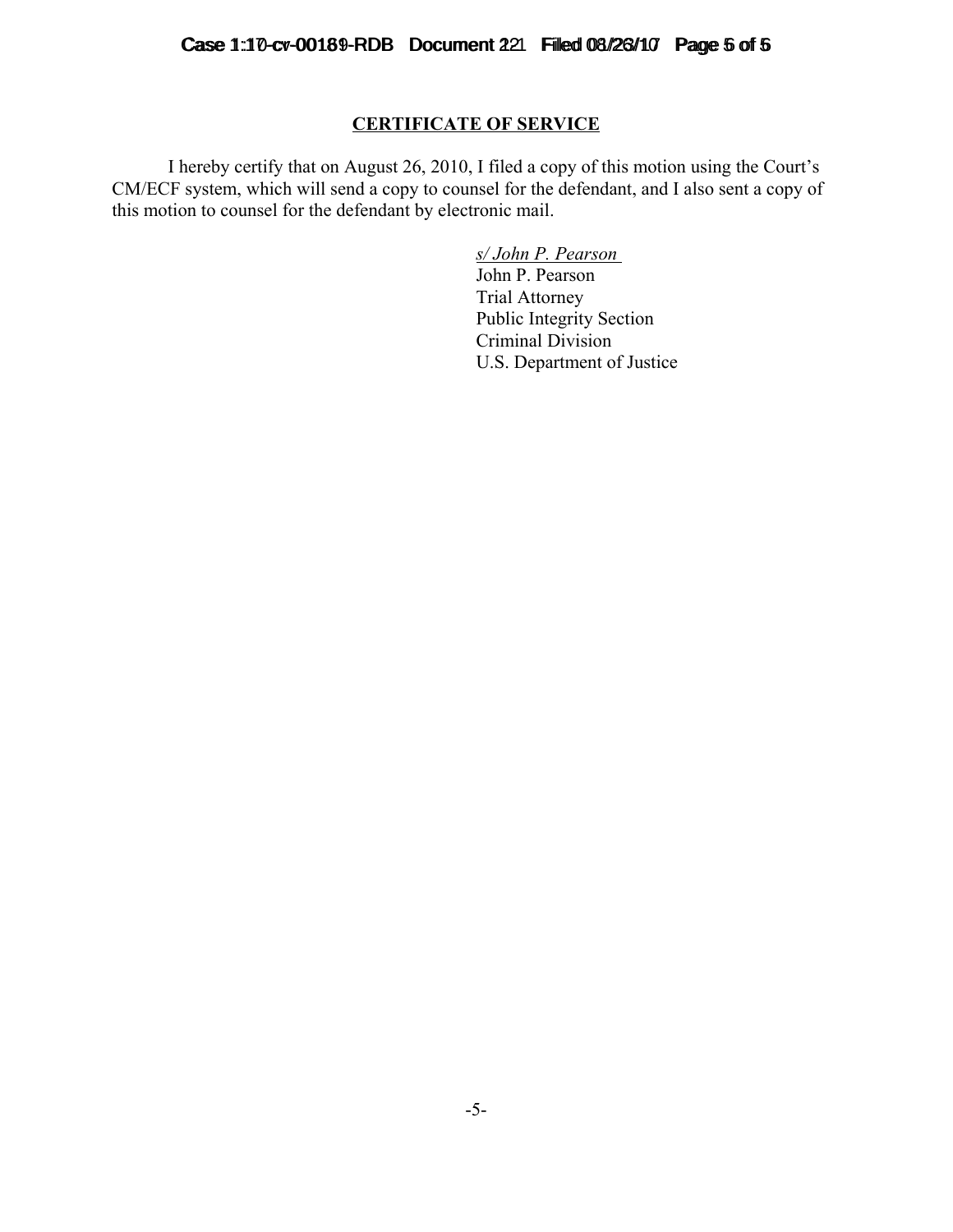# EXHIBIT 2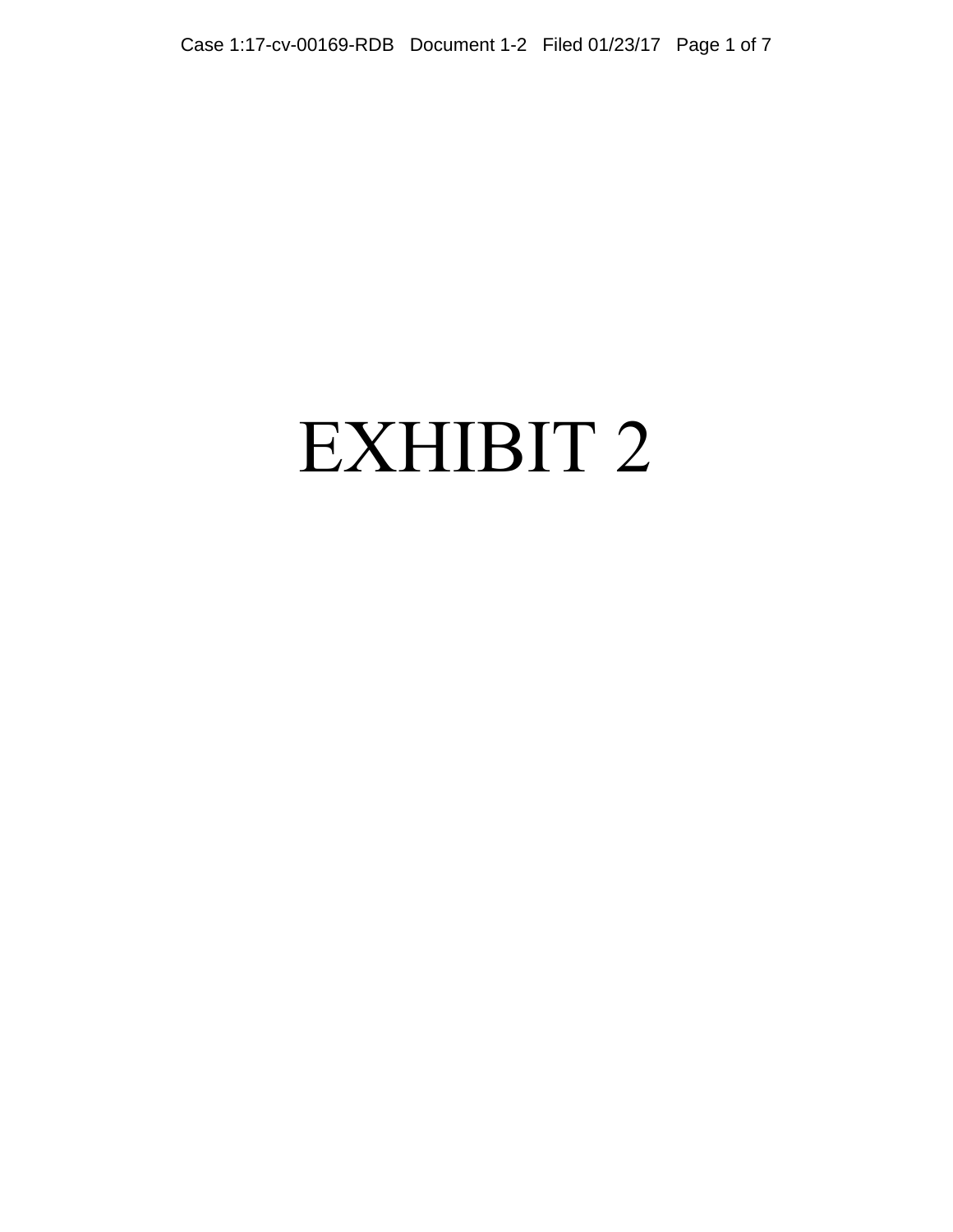## Case  $1:10$ -cv-00189-RDB Document  $2:2$  Filled 09/23/10 Page 2 of 6

# **IN THE UNITED STATES DISTRICT COURT FOR THE DISTRICT OF MARYLAND NORTHERN DIVISION**

| UNITED STATES OF AMERICA | *      |    |
|--------------------------|--------|----|
|                          | *      | IV |
| V.                       | $\ast$ |    |
|                          | $\ast$ |    |
| THOMAS ANDREWS DRAKE,    | *      |    |
|                          | $\ast$ |    |
| Defendant.               | *      |    |
|                          | $\ast$ |    |
|                          | $\ast$ |    |
|                          | ****** |    |
|                          |        |    |

CRIMINAL NO. 10-181(RDB)

## **SECOND STATUS REPORT**

The United States of America, appearing by and through its undersigned attorneys, respectfully submits the following discovery update to the Court. This update is meant to inform the Court of the status of discovery in advance of the discovery status conference scheduled for September 24, 2010.

The Government believes that there will be a need to discuss any classified information at tomorrow's upcoming status conference. However, to the extent that any party believes it necessary to refer to any particular individual or NSA program other than the defendant, then the parties should refer to the pseudonyms used in the Indictment.

Since the date of the last discovery status conference, the defendant has requested, and the Government has provided, some additional discovery. On September 3, 2010, the Government provided the grand jury testimony of the two testifying special agents and associated grand jury exhibits. In addition, the Government provided a Powerpoint presentation used during a reverse proffer with the defendant and his prior counsel earlier this year. Therefore, the defendant effectively now has many, but not all, of the trial exhibits that the Government intends to introduce at trial and the prosecutive theory of the case.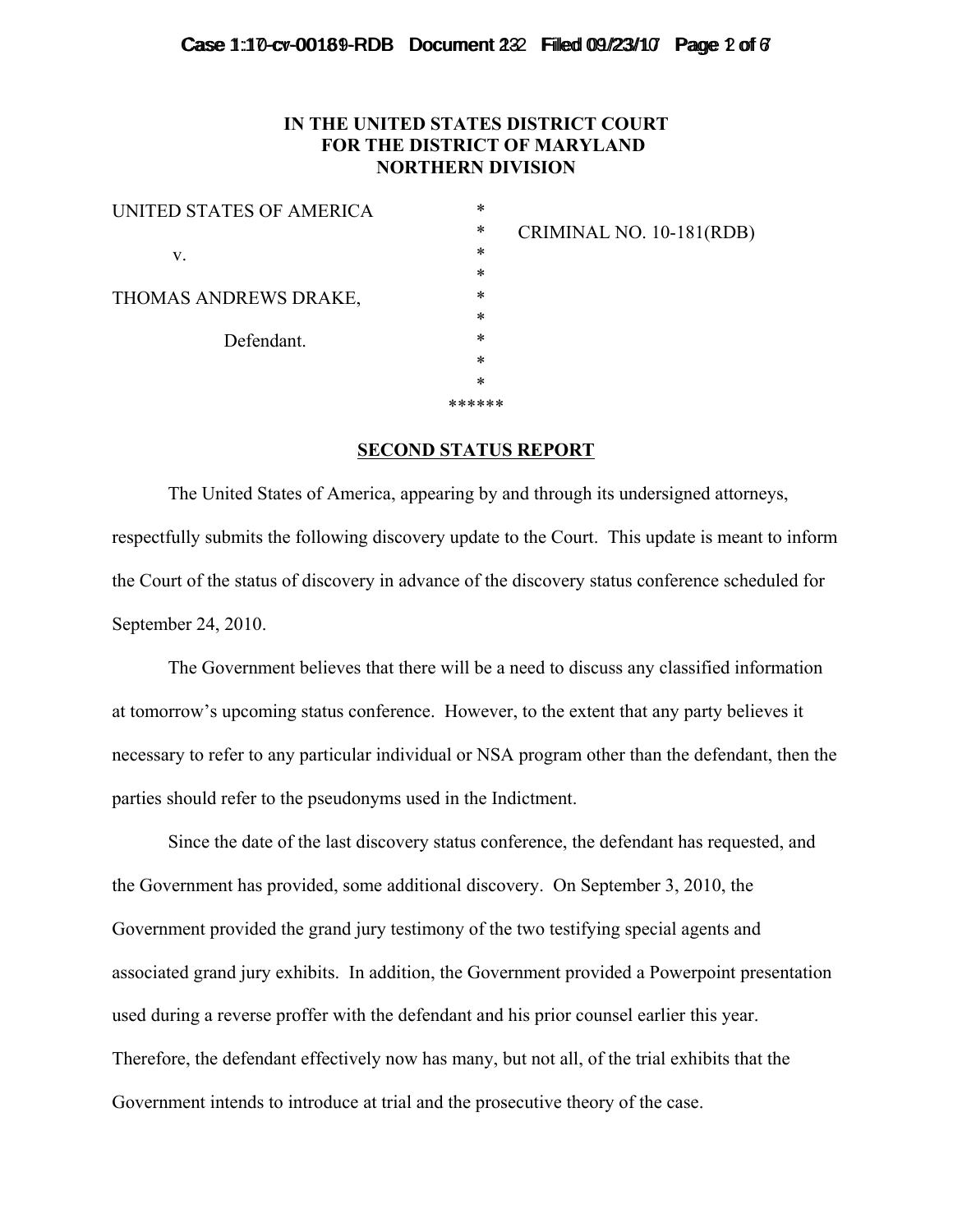# Case  $1:10$ -cv-00189-RDB Document  $2:2$  Filled 09/23/10 Page 2 of 6

In addition, counsel for defendant Drake have made several visits to review the evidence seized from the defendant's residence in November 2007. The Government understands that defense counsel have completed their review, but have reserved the right to inspect the evidence at a later time if necessary.

On August 30, 2010, and again on September 21, 2010, the Government received a request for additional discovery items and information. The Government hopes to schedule a conference call with defense counsel prior to the status conference in order to resolve some of the issues in advance, obtain further clarification regarding what exactly the defendant seeks, and to note several factual inaccuracies. For the Court's benefit, the discovery issues basically involve the following:

- 1. A request for the FBI 302s memorializing the interviews of four particular individuals;
- 2. A request for an itemized list of discovery produced to the Courthouse SCIF by the Government;
- 3. Clarification regarding the defendant's NSA email account;
- 4. Clarification regarding the defendant's NSA computer account;
- 5. A request for copies of the items shown to the defendant during his four interviews;
- 6. Clarification regarding the production of the handwritten notes belong to the defendant's prior counsel;
- 7. A request for the emails between the defendant and Reporter A;
- 8. A request for all memoranda or reports prepared by the NSA in connection with the investigation of the defendant; and,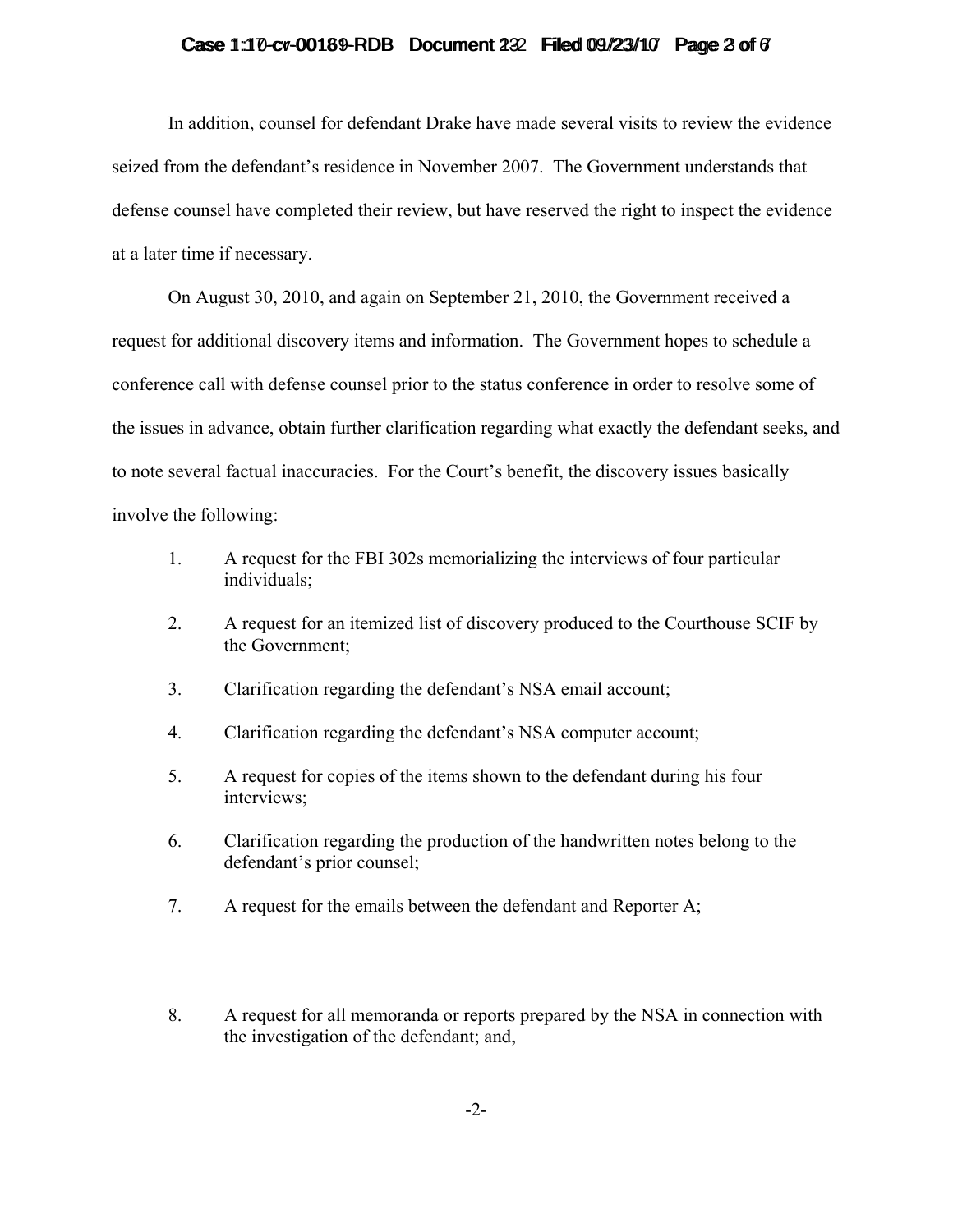## Case  $1:10$ -cv-00189-RDB Document  $2:2$  Filled 09/23/10 Page  $3$  of  $6$

9. The state of the mirror images of the defendant's hard drives from his personal computers.

Briefly, the Government believes that all of the issues are readily resolvable, subject to further clarification from the defendant in some instances.

Copies of Items 1 and 5 have been made and will be delivered to the SCIF next week. Regarding Item 2, the Government needs to know what the defendant means by an "itemized" list, but nonetheless is prepared to provide a list of some sort. The Government, however, will need access to the SCIF computer onto which the Government previously had loaded its classified discovery so that it can double check that the Government's electronic copy of the classified discovery matches the classified discovery on the SCIF computer.

Items 3 and 4 will require further clarification from the defendant. However, certainly as it relates to the defendant's emails, the defendant has a mirror image of what the Government possesses.

Item 6 will require further clarification from the defendant, and the Government is awaiting additional information from a particular NSA employee who handled this item. However, the Government believes that the defendant has a complete set of the unredacted notes of the defendant's prior counsel.

Item 7 is located on the defendant's personal computers seized pursuant to a federal search warrant in November 2007. If necessary, the Government can provide hard copies of Item 7.

Item 8 will require further clarification from the defendant.

Regarding Item 9, the Government had been waiting for defense counsel to inform the undersigned whether or not the Office of the Federal Public Defender had the funds to purchase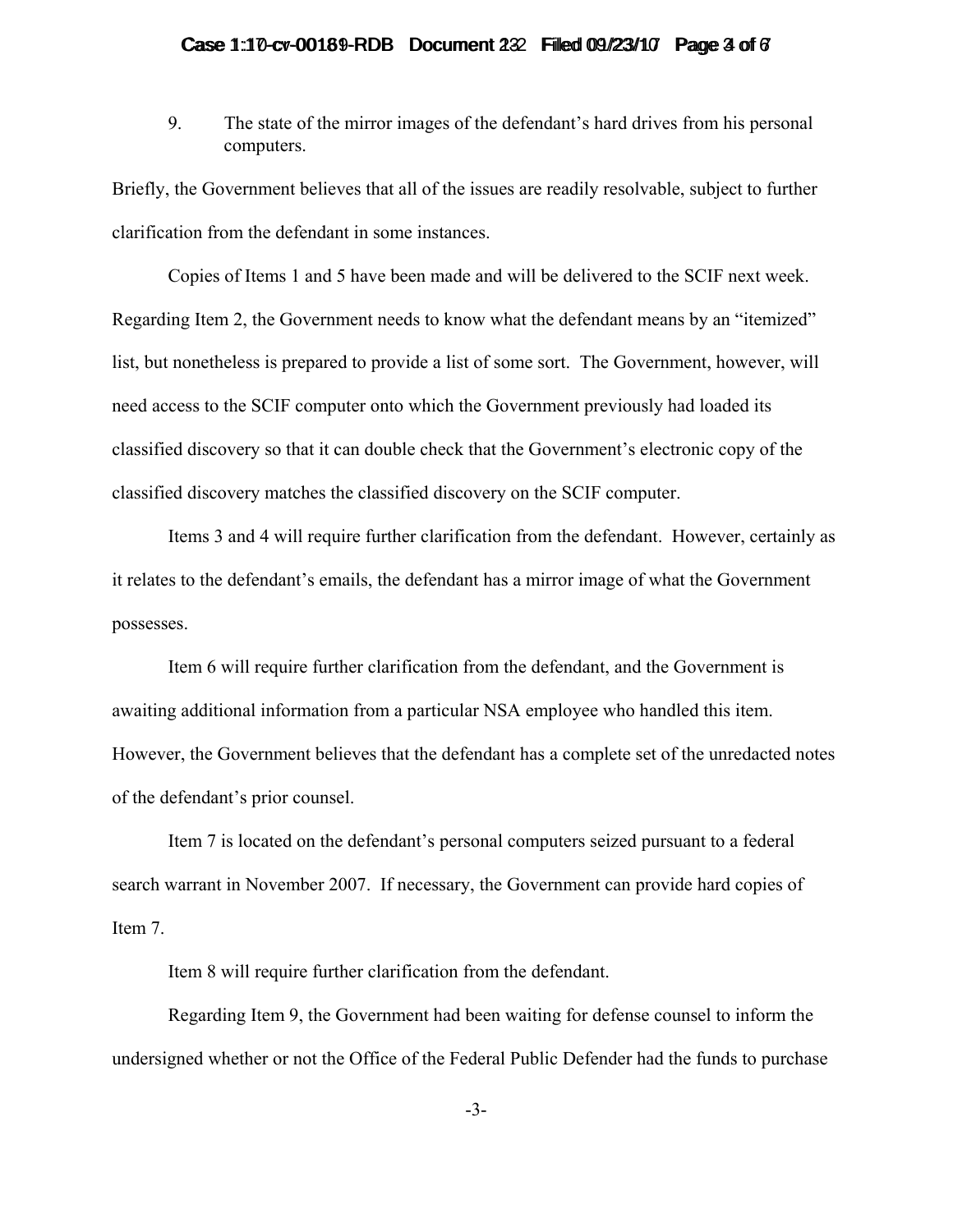# Case  $1:10$ -cv-00189-RDB Document  $2:2$  Filled 09/23/10 Page  $4$  of  $6$

the software and ancillary computer equipment required to perform forensic searches on the defendant's personal computers. As set forth in our August 2010 discovery report to the Court, the Government had stated that

> [t]he government has identified the two most relevant hard drives from the roughly fifteen seized, and it stands ready to provide copies of those hard drives, as well as a computer which can connect to the viewing station already installed in the SCIF. However, the defendant must be able to provide the forensic review software and hardware necessary to review these hard drives, and this software and hardware, because it will have processed classified information, must remain in the SCIF after the completion of this case.

To date, the defendant has provided no such information to the undersigned, and the Government

understands that the defendant's computer forensic expert has not been cleared yet. The

Government hopes to obtain more information and resolve this issue through the conference call.

Dated this 23<sup>rd</sup> day of September, 2010.

Respectfully submitted,

/s/ William M. Welch II Senior Litigation Counsel United States Department of Justice 300 State Street Suite 230 Springfield, MA 01105 413-785-0111 (direct) 413-785-0394 (fax) William.Welch3@usdoj.gov

John P. Pearson Trial Attorney Public Integrity Section United States Department of Justice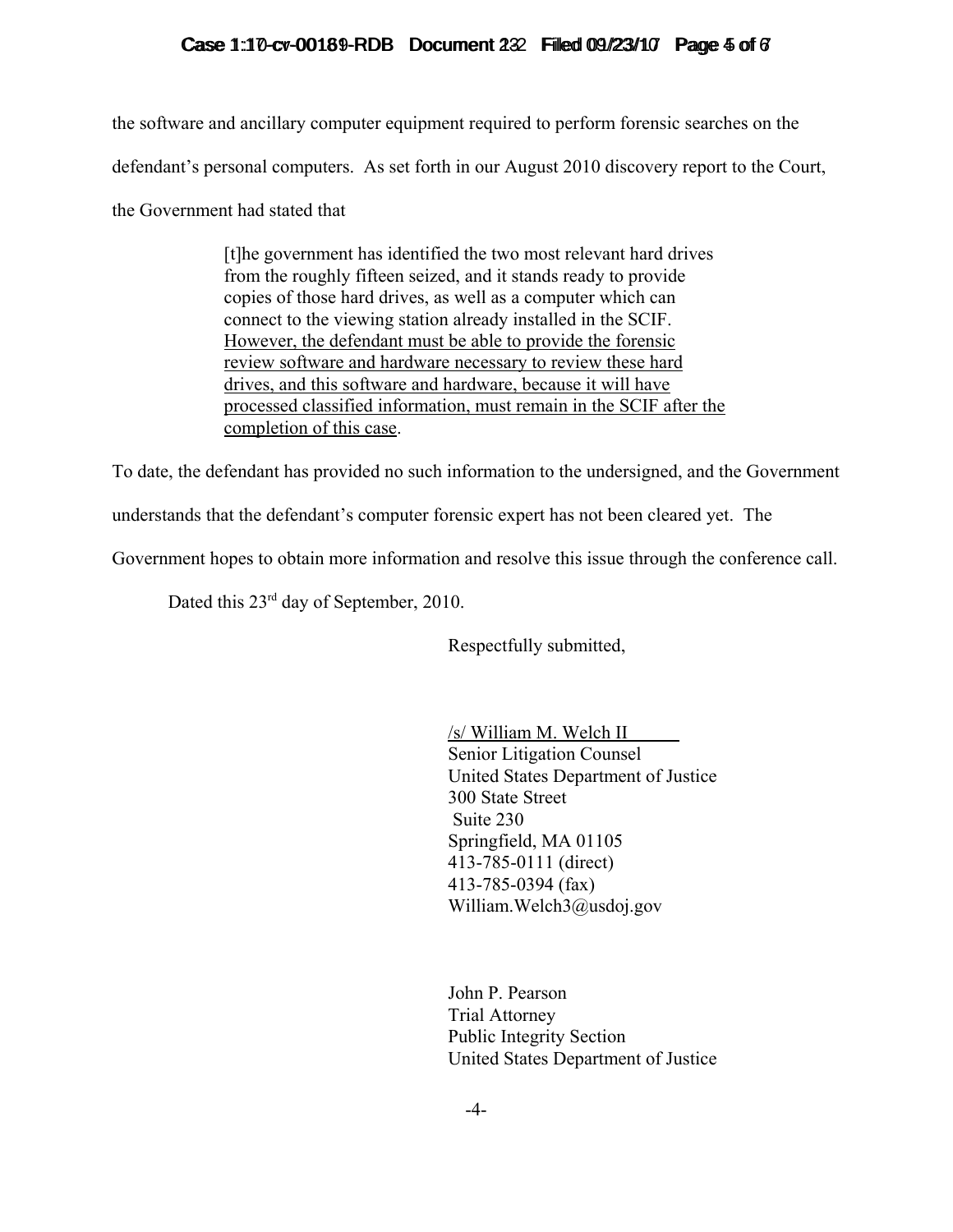1400 New York Avenue, NW Suite 12100 Washington, DC 20005 202-307-2281 (direct) 202-514-3003 (fax) John.Pearson@usdoj.gov